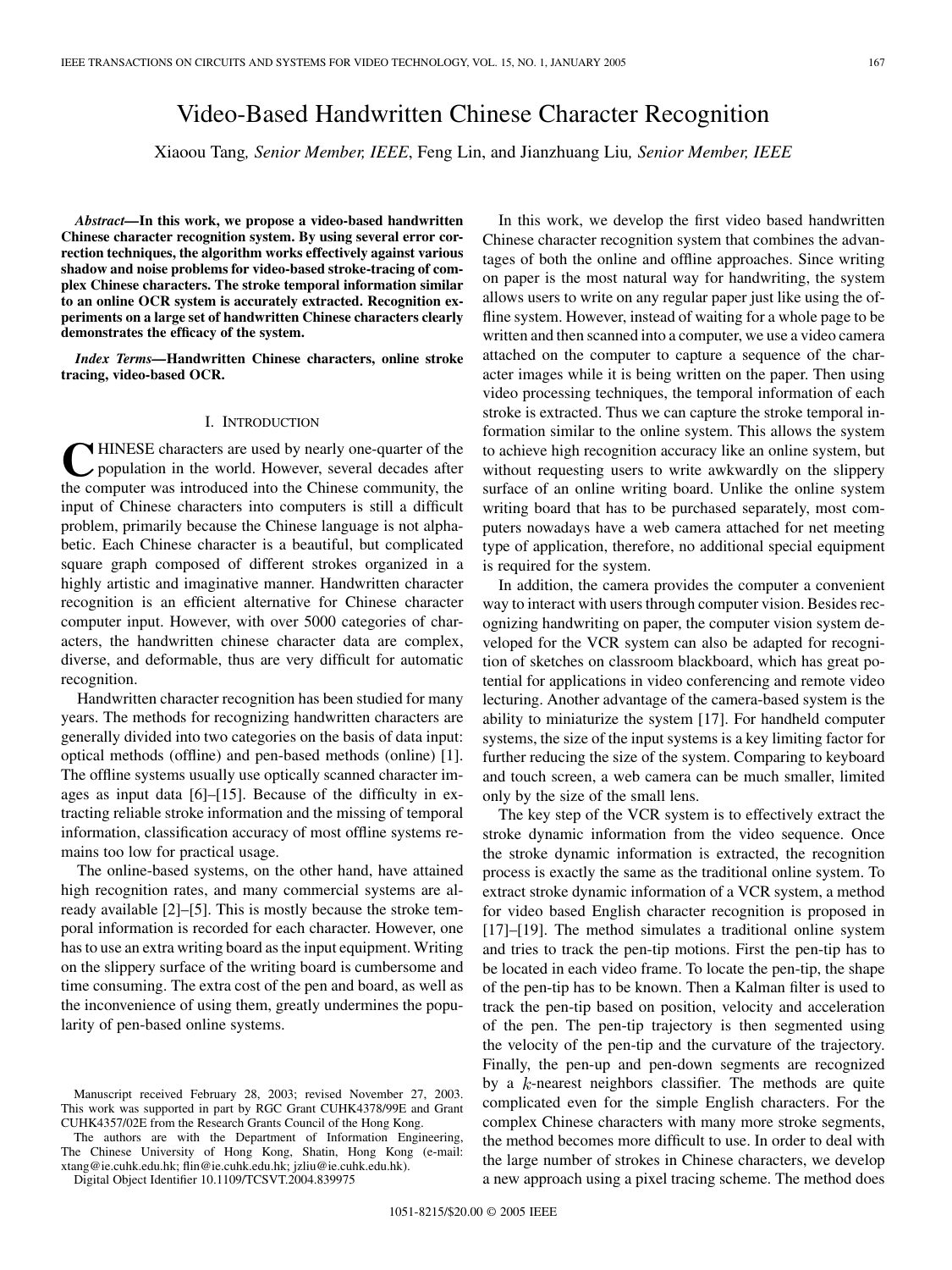

Fig. 1. Diagram for video-based handwritten character pixel sequence extraction.



Fig. 2. Video sequence processing example. (a) Original video images. (b) Binary images. (c) Binary images masked by the reference character.

not depend on the shape of the pen-tip. In addition, no filter or classifier is involved in the method.

## II. SIMPLE PIXEL TRACING

A simple diagram of the video processing steps is shown in Fig. 1 [\[16](#page-7-0)]. As a user writes on a piece of paper, a video camera captures the evolving character continuously. An example sequence of the captured images is shown in Fig. 2(a). These images are then converted into binary images through thresholding. As we can see from the binary images shown in Fig. 2(b), the background noise including the hand, pen and their shadows occupies a significant portion of the binary image. Fortunately, after the character is written and the pen moves away to the next one, the finished character is left alone in a clean image, as shown by the last image in Fig. 2(b). In the third step of the process, using this clean character image as a reference mask, we extract only the character part of each binary image in the video sequence. Fig. 2(c) shows the results of such a masking operation. From the processed image sequence we can clearly see how each stroke is gradually written out. By computing the difference between neighbor images, we can locate both the time (frame number) and location of each written pixel, which give us the similar type of information that is available to traditional online systems.

However, this seemingly straightforward approach does not work most of the time due to the hand and pen shadows in the video sequence. We encounter some difficulties in implementing the last step in the system, i.e., differenciation. As we can see from Fig. 2(c), because of the background noise, many pixels on a stroke appear several times in a video sequence even before they are written. It is difficult to distinguish whether a black pixel in an image is due to a true stroke, a pen shadow, or simply a binarization error. For example, at the beginning of the sequence, instead of the first few pixels on the character, many noise pixels appear because of the pen and hand movement in the image. Simply computing the image difference cannot produce the intended pixel list. Even in the middle of the image sequence, we can also see some noise pixels appear at the tips of the stroke caused by the slight misalignment of images. Such misalignment of images will produce even more noisy pixels after we compute the image differences. In addition, to compute the difference between all neighbor images and later combine all the difference images are not trivial in computation. To derive a stable pixel sequence, we propose the following improved approach.

Instead of computing the image differences, we first conduct a thinning operation on the last finished binary character to reduce the line width to one pixel. Then for each pixel on the thinned character, we look at a  $3 \times 3$  neighborhood around the same location in each binary image in the video sequence. If any one value of the nine pixels is nonzero in a image we assign a switch value 1 to that image frame, otherwise a value 0 is assigned. Using a  $3 \times 3$  neighborhood can avoid the problem of slight misalignment between images. Tracing through the video sequence from the first image to the last image where the final character is recorded, we obtain a binary switch line shown in Fig. 3 for each pixel on the thinned character. To find the frame number that a pixel is first written, we trace from the end of the binary line in Fig. 3. Since the pixel must be on the finished character, all the binary lines end with switch value one. As we trace back the frames along the binary switch line, sometimes the switch value will turn to zero and remain zero until the first frame at the beginning of the line, as shown in Fig. 3(a). In this case, we can clearly identify the frame (marked by a circle in Fig. 3) at the turning point as the one in which the pixel first appears. We will call this frame the emergence frame (EF).

Sometimes, because of noise, a pixel may disappear from one or a few frames even after it is already written, as shown in Fig. 3(b). To get around such situations, we continue to check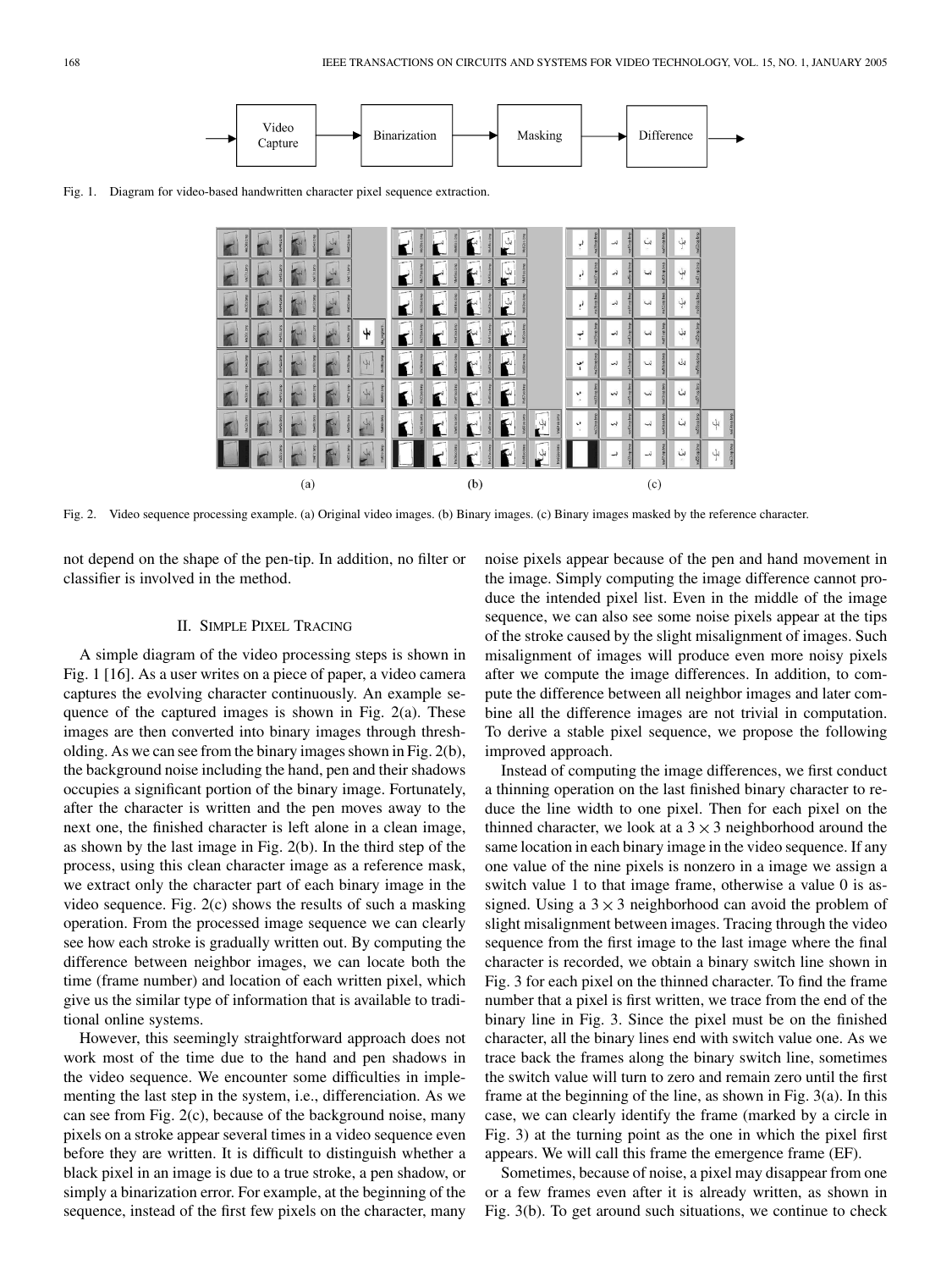

Fig. 3. Sample binary switch lines of two pixels on the character. Symbol "o" marks the frame number that the pixel first appears in the video.



Fig. 4. Character tracing results. (a) Original images. (b) Pixel appearance frame number ("o" marks) trace plot. (c) Appearance frame number plots of character pixels.

the next five frames. If they are all zeros, we confirm the point as the turning point, otherwise the search continues. In Fig. 3(b), we also see that the pixel appeared several times even before it is written. These apparently are due to the hand and pen shadows in the image. We sort the pixels on the character by their EF number and then stack the binary lines of all the pixels into a binary matrix according to the sort order. So the first row of the matrix is the binary switch line of the first pixel on the character, and the last row of the matrix is the binary line of the last pixel on the character. Displaying the binary switch matrix as a black and white image in Fig. 4(b) for the character in (a), we can clearly see the trace line (circles in the image) dividing the one region and zero region. Each monotonically increasing section of the trace line corresponds to one stroke in the character. Each horizontal section of the trace line represents a jump in frame numbers from one pixel to the next, thus corresponds to the pen-up transition period from one stroke to the next. Finally, we show the extracted spatial and temporal information of the character in Fig. 4(c), where the  $x$  and  $y$  axes represent the location of each pixel, the  $z$  axis represents the EF number of the pixel. We can see that the frame number increases as a stroke is

written in one direction, and the frame number jumps from one stroke to the next.

## III. SHADOW-RESISTANCE TRACING

However, in some cases, pixels may remain under the pen shadow until they are written on the paper, so these pixels appear occupied throughout the video sequence. This problem becomes more severe for more complex Chinese characters. In order to detect the frame within which the pixel is first written we need to address the shadow problem carefully. We propose a more robust stroke tracing algorithm and some effective error-correction techniques for stroke tracing of sophisticated hand written Chinese characters.

To develop a shadow-resistance tracing algorithm, we first extract a one-pixel-wide, fully written character using a thinning algorithm on the final reference binary image of the video sequence. For each pixel on this character, we count the black-pixel number in an  $n$ -by- $n$  window surrounding the pixel location in all the binary frames. In a binary frame, the number should be zero if the current pixel location is completely empty,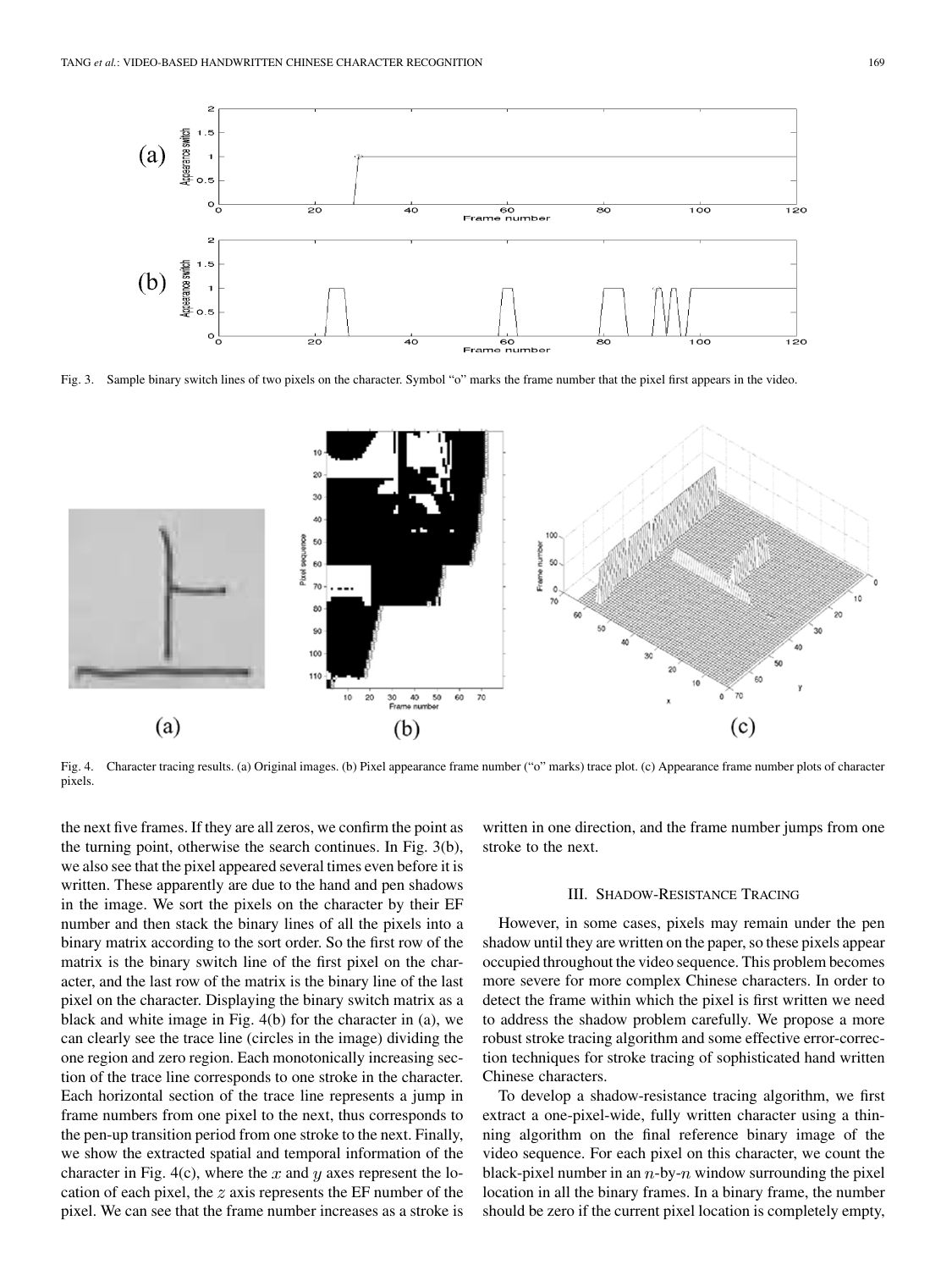

Fig. 5. Three types of pixel occupancy line. The small circle in the figure marks the emergence frame location.

i.e., free of shadows and strokes, and be  $n^2$  if the pixel is fully under a shadow, i.e., all pixels in the window are black. Thus, tracing through the whole sequence of video frames, for each pixel on the character, we can obtain a series of black-pixel numbers falling between these two extreme values, which we call the pixel occupancy line (POL). By analyzing the patterns of the POL we can detect the emergence frame within which the pixel first emerges.

There are usually three scenarios under which a pixel is written. First, the pen goes to a new location and starts to write a stroke along a similar direction of the pen shadow. The pixel is empty before the pen shadow is brought upon it as the pen starts to write the stroke. Then the pen tip passes over the pixel. The solid line in Fig. 5(a) illustrates the POL for this scenario, with a few possible variations shown by the dashed lines attached. The figure shows that the POL is brought to the maximum value by the shadow, then falls to a lower value after the pen tip passes the pixel. The second scenario is shown in Fig. 5(b), in which the pixel is under the shadow of the pen and the hand from the start until it is written. So, the POL stays at a high value until the pixel emerges. Finally, in the third scenario, when a stroke is written in a direction relatively perpendicular to the pen shadow, the POL will rise from zero to a local maxima, then falls back to a lower value, as the pen tip enters then leaves the pixel local area. The POL is shown in Fig. 5(c). Unlike the first two scenarios where the pixel to be written is in the shadow of the pen, for the last scenario, the pixel is not in a shadow before it is written.

There are two horizontal dashed lines marked by "0" and "1" in Fig. 5. They represent two boundary thresholds we use to locate the emergence frame. After the pixel is written, there is always a stroke line passing through the  $n$ -by- $n$  window surrounding the pixel. The minimum number of black pixels in the window should be the window width multiplied by the stroke width. Therefore we define the lower threshold as  $T_0 = k_0 w$ , where  $k_0$  represents the stroke width, and w represents the window width. We define the higher threshold as the upper limit of the POL value when the pen tip is on top of the current pixel. When the pen tip is in the center of the local area, its shadow can only occupy less than half of the window. Also, the stroke is only halfway through the window. So, we define the higher threshold as  $T_1 = (T_0 + w^2)/2$ .

The emergence frame is detected through the following algorithm.

Let *n* be the frame number, and  $a(n)$  be the POL value.

 $n_0 = \min \{n_i : a(n) > T_0, \forall n > n_i\}.$ 

/\* Since the value cannot fall below the 0-threshold after the pixel is written \*/

(2) Compute the derivative of the POL,

 $\Delta a(n + 1) = a(n + 1) - a(n), \forall n > n_0.$ 

(3) For  $n = (n_0 + 1) : max(n)$ 

If  $a(n) < T_1$  and  $\Delta a(n) \times \Delta a(n+1) \leq 0$  then /\* Local extreme points between  $T_0$  and  $T_1$  \*/

If  $\Delta a(n) < 0$  then /\* POL descends across  $T_1$ \*/

 $n_0 = n$ , break; /\* First local minima is the EF for the first two scenarios \*/

Else if  $\Delta a(n) > 0$  then /\* POL rise across  $T_0$  \*/

 $n_0 = n$ , break; /\* First local maxima is the EF for the third scenario \*/

End End

End

Fig. 6 shows some EF detection results for a character. The ten corresponding pixels are marked in the reference image. We can clearly see the increasing temporal frame number as the character is written out. Except point 2 on the character, which illustrates the third scenario of writing a stroke, all other points conform to the first scenario of stroke writing. Finally, The complete tracing result of the character is plotted in Fig. 7, where the  $z$  axis represents the EF number of the pixel. In this case, we did not try to control the lighting and writing process very carefully as in the case of the example in Fig. 4. Although the majority of the pixels are correctly traced, there are still several types of error exist, as illustrated in the figure. Next, we develop several error correction techniques to improve the tracing result.

## IV. ERROR CORRECTION THROUGH STATIC TRACING

There are four types of error as shown in Fig. 7. The first type of error is due to that the EF estimation error is generally in the range of  $[-1, +1]$  pixels. The temporal order among contiguous pixels may be distorted, as shown in Fig. 7(a). The second type of error happens at the end points of a stroke. As the pen is entering the starting position of a stroke, its shadow may be identified as the starting points before the actual writing, thus resulting in smaller EF values for the first few pixels, as shown in Fig. 7(b). Similarly, as the pen leaves a stroke, the shadow may cause a delay in the EF estimation. The third type of error is caused by some random video noises, as shown in Fig. 7(c). Fig. 7(d) demonstrates the last type of error at the stroke crossing point, where a previous written stroke may affect the EF estimation of a later stroke.

Fortunately the errors are significantly fewer than correct pixels on the character. To correct the errors, we conduct static tracing of pixel segments in the reference character image. Under ideal conditions, if the EF numbers of the pixels on a stroke segment are plotted against their statically traced spatial order, we should get a straight spatial-temporal line, with a slope gradient corresponding to the inverse of the pen velocity. However, in most cases, the line is broken by various errors, as shown by the examples in Fig. 8. Since the majority of the pixels are correctly traced, we select the

<sup>(1)</sup> Find the minimum frame number  $n_0$ , so that

all the POL values after the frame is above the 0-threshold,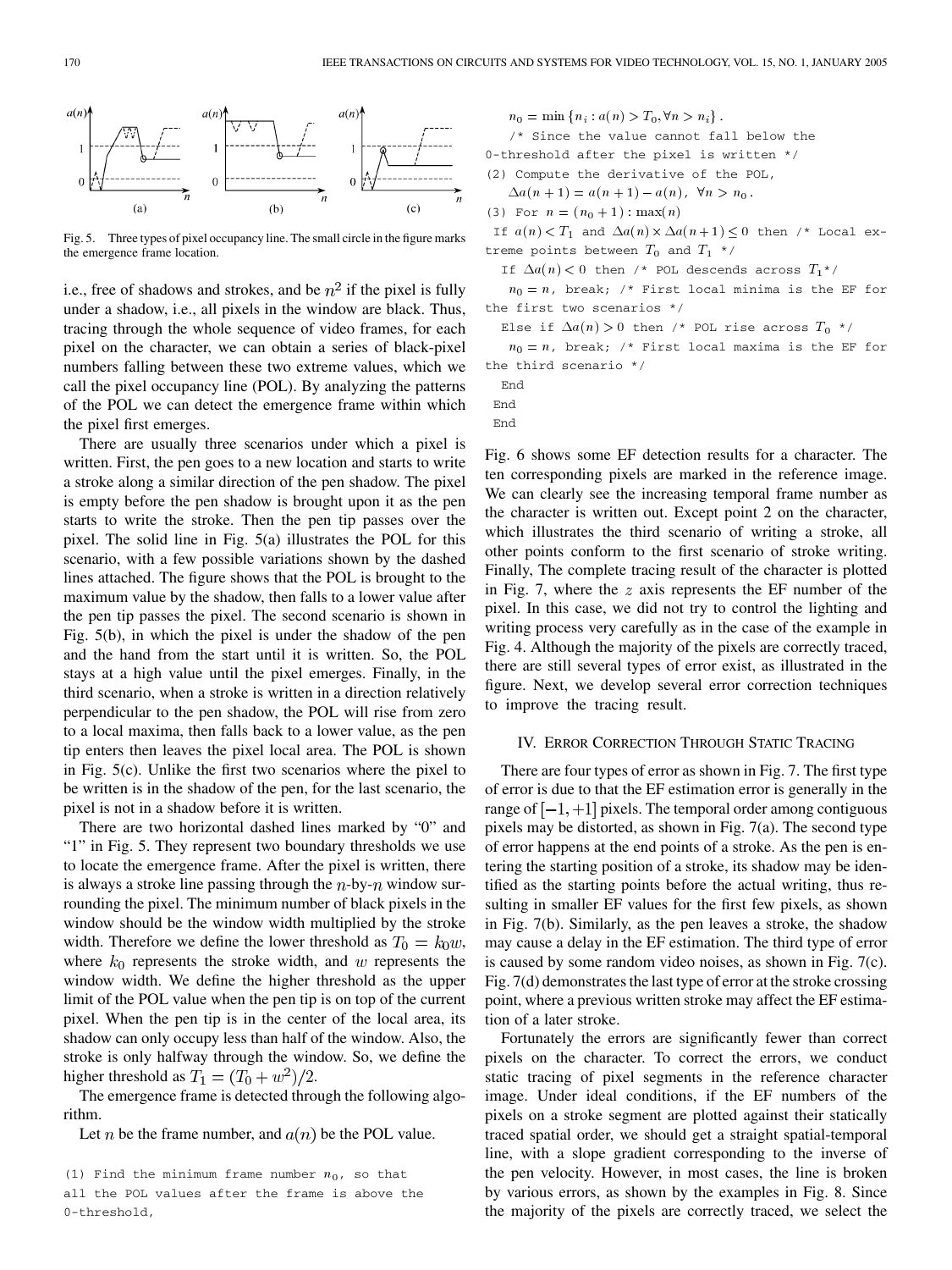

Fig. 6. Emergence frame detection results for the ten pixels marked on the reference character. The detected emergence frame is marked by a small square on each POL.



Fig. 7. Emergence frame number plot with the errors.

longest, monotonous, and continuous segment in the plot and conduct a first-order polynomial fitting. Then the fitted line is used as the final temporal information of the stroke pixels. The fitting result is shown in Fig. 8. The two dashed lines in the figure illustrate the boundary of the line-segment that is used for fitting.

The success of this error correction scheme depends on correct static stroke tracing. For effective static stroke tracing, we focus on the two key processing steps, feature point extraction and broken stroke connection [[20\]](#page-7-0)–[\[23](#page-7-0)], and develop several new algorithms to improve the performance of these two steps.

### *A. Feature Point Extraction*

For feature point extraction, Rutoviz crossing number is generally used for skeleton images [[25\]](#page-7-0), [[27\]](#page-7-0), [[28\]](#page-7-0). However, due to problems introduced at the thinning step, Rutoviz crossing number cannot detect all the fork points in a skeleton image. Several new measures were proposed by Liu *et al.* [[27](#page-7-0)] and Abuhaiba *et al.* [\[24](#page-7-0)]. However both methods tend to detect more fork points than the actual numbers. In this paper, we propose a simple approach that can remove all bug pixels introduced at the thinning step.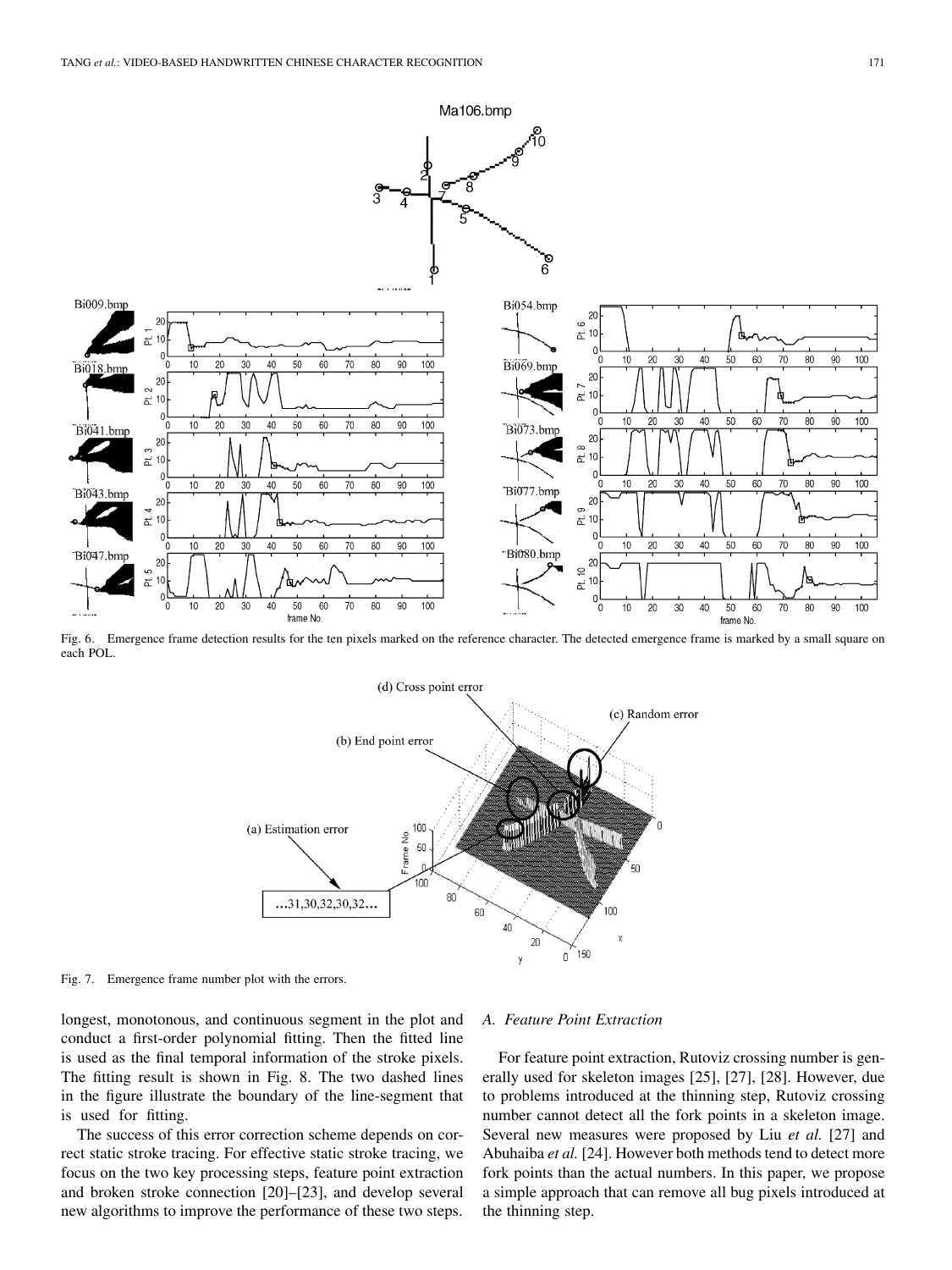

Fig. 8. Spatial-temporal plots of stroke segments with line fitting results. Horizontal axis represents the pixel spatial order; vertical axis represents the pixel temporal order.

Rutoviz's definition of crossing number for a pixel  $p$  is

$$
N_c(p) = \frac{1}{2} \cdot \sum_{i=1}^{8} |x_{i+1} - x_i| \quad \frac{x_4}{x_5} \quad \frac{x_3}{p} \quad \frac{x_2}{x_1} = x_9
$$

where  $x_i$   $(i = 1, \ldots, 9)$  are the adjacent points of pixel p and  $x_1 = x_9$ . The skeleton pixels in the thinning image can be classified into three classes.

- If  $N_c = 1$ , the analyzed point is an end point.
- If  $N_c = 2$ , the analyzed point is a connective point.
- If  $N_c > 2$ , the analyzed point is a fork point.

This taxonomy is based on the assumption that the width of the skeleton is strictly one pixel. This is not always true for a thinned skeleton. Fig. 9 shows several exceptions, where a skeleton has two-pixel width in the fork region and pixels in the fork region have  $N_c = 2$  instead of  $N_c > 2$ . We find that these exceptional (bug) points can be group into two categories. The first category is shown in Fig. 9(a), where we have a four-pixel block and each pixel in the block has an 8-connected neighbor at the corners of the block. We correct this case by moving two diagonal pixels outward by one step. An example after such a correction is shown in Fig. 9(b), where all pixels in the skeleton satisfy the three-class rules.

The second category can be defined as pixels with more than two 4-connected neighbors. Fig. 9(c)–(f) illustrate some examples, where bug pixels are marked by bold font  $D$  and  $X$ . These pixels are in the fork section but has  $N_c = 2$ . They each has three or four 4-connected neighbors, so we can detect them easily by locating pixels with more than two 4-connected neighbors.

In order to remove these bug pixels while preserving the skeleton continuity at the fork section, we develop a scan-line ordered deletion scheme. Scanning the skeleton image from left to right for each horizontal line, line by line from top to bottom, we delete the first bug pixel encountered. Then the next bug pixel will be checked again for the number of 4-connected neighbors. If it still has more than two 4-connected neighbors,



Fig. 9. Example fork point bugs and their corrections.

it will be removed. However, if it no longer has more than two 4-connected neighbors because of the removal of previous bug pixel, it will be kept in the skeleton. This process is continued until all bug pixels are processed. As shown in Fig. 9, all the removed bug pixels are marked as bold  $D$ , and all the bug pixels that are switched to normal pixels are marked as bold  $X$ . After the correction, all pixels in the skeleton satisfy the three-class rules. Thus all the feature points of a character, including end points and fork points, can be accurately extracted.

## *B. Stroke Tracing*

After the extraction of character feature points ( $N_c = 1$  or  $>$  2), we can trace the skeletons of the stroke segments from one feature point to the other. This simple tracing procedure is called regular stroke tracing.

Due to the thinning distortion, a fork point may be split into several fork points in a fork region, as shown in Fig. 10(a). To overcome this type of thinning distortion, we adopt the maximum circle criterion [\[26](#page-7-0)] to group the fork points belonging to the same fork region.

At this point, we have extracted stroke segments bounded by end points and fork points. In order to obtain the complete strokes, we need to connect stroke segments that are disconnected by the fork points. Intuitively, we can look at the temporal difference between two segments and connect two segments that are close to each other both spatially and temporally. However,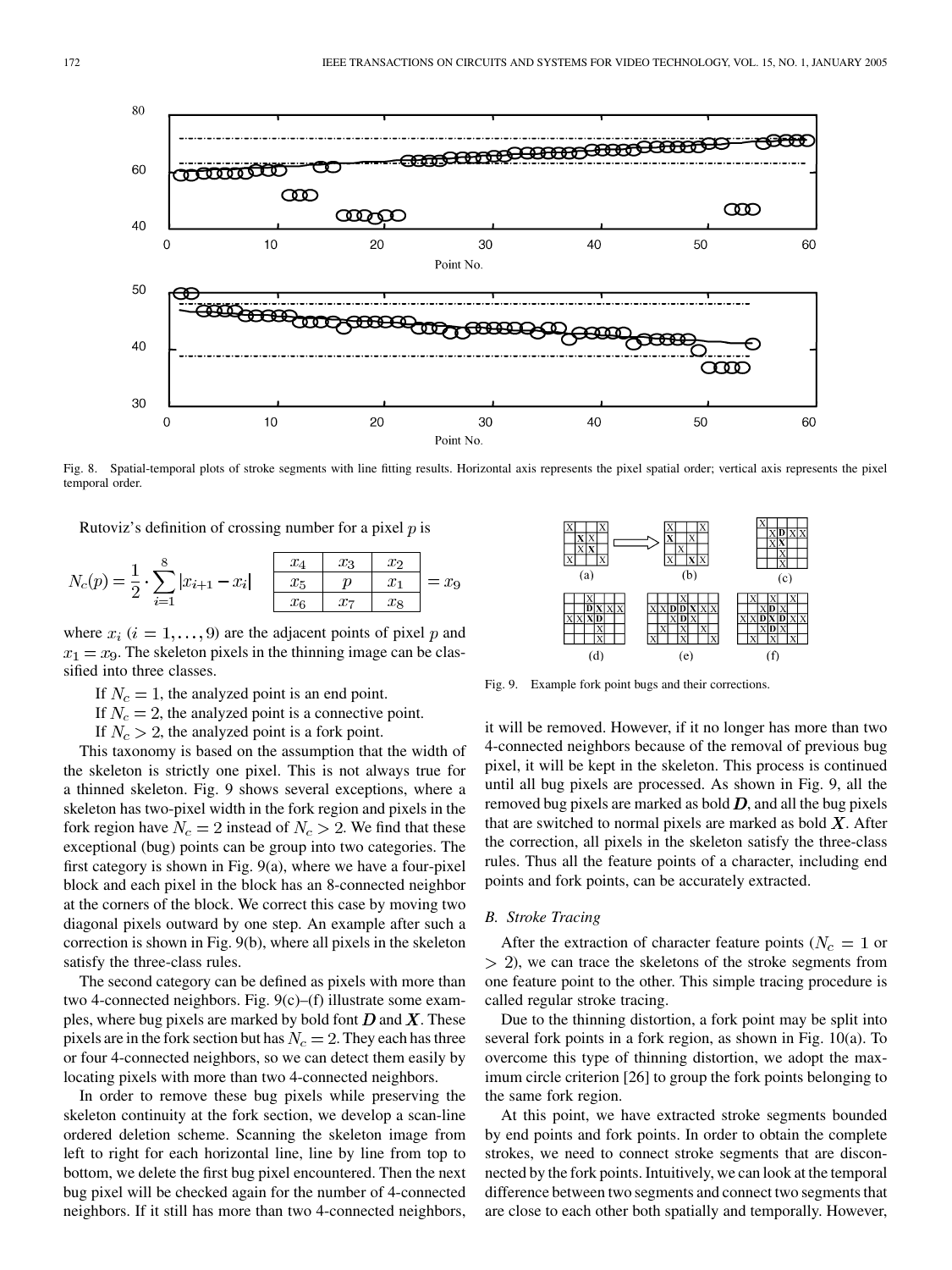

Fig. 10. Thinning distortion and stroke direction estimation.



Fig. 11. Stroke segment connection using bidirectional graph.

due to the large number of errors at the crossing points, the temporal estimation of some short segments are usually not stable, thus are not appropriate for error correction. To determine which pair of stroke segments needs to be connected at the fork point, we propose a simple bidirectional graph method.

To connect stroke segments at a fork point, several methods have been developed in recent years. Liao and Huang developed a curve fitting method [\[26](#page-7-0)]. All possible pairs of stroke segments connected at the same fork point are fit by the Bernstein-Bezier curve. The connections that produce large enough curvature radius at the fork point are selected. Liu *et al.* propose a method using polygons to approximate skeleton segments [[27\]](#page-7-0). They develop a complicated set of heuristic rules according to the number of stroke segments related to a fork point. Both methods are fairly complicated, thus may not be robust enough for the large variations of hand-written Chinese characters. In this paper, we propose a new approach based on a novel bidirectional graph to connect Chinese character strokes.

First, we need to compute the incoming direction of all stroke segments intersecting with the fork point. Because of thinning distortion, the running direction of skeleton pixels around the fork point can be quite different from the actual orientation of the stroke segment, as shown in Fig. 10(b). To accurately estimate the stroke segment direction, only a section of skeleton pixels right outside the maximum circle of the fork point are used for direction computation, as marked in Fig. 10.

After the stroke segment direction computation, we connect stroke segments at a fork point based on a bidirectional graph. Fig. 11 illustrates an example fork point with six intersecting stroke segments. The incoming directions of the six segments are shown in Fig. 11(a). We represent the directional relationship of the stroke segments by a graph shown in Fig. 11(b), where each node corresponds to a stroke segment. A directional edge is linked from one node to the other if the receiving node segment is closest to  $180^{\circ}$  from the starting node segment, among all the segments. An additional requirement is that the angle between the two segments has to be above a threshold  $T_d$ (in our experiment,  $T_d = 135^{\circ}$ ).

TABLE I ERROR STATISTICS FOR THE RECOVERY OF STROKE TEMPORARY INFORMATION

|                 | Error                             |       |           |       |  |  |  |
|-----------------|-----------------------------------|-------|-----------|-------|--|--|--|
|                 | Direction                         | Order | Structure | Total |  |  |  |
| Number          | 346                               | 91    | 53        | 490   |  |  |  |
| Percent $(\% )$ | 4.26                              | 1.12  | 0.65      | 6.03  |  |  |  |
| Data            | 1251 Characters with 8117 Strokes |       |           |       |  |  |  |

For example, the node segment that intersects node-3 at an angle closest to  $180^\circ$  is node-1. Therefore, a directional link from node-3 to node-1 is established. However, for node-1, the closest opposite node is node-4, thus a directional link from node-1 to node-4 is set up. Since node-1 is also the closest opposite node for node-4, a directional link from node-4 to node-1 can also be set up. In this way, a complete relational graph for the six segments can be built as shown in Fig. 11(b). There are two bidirectional links 1–4 and 2–6, and two uni-directional links 3–1 and 5–1. Only segment pairs with bidirectional links are connected and the final stroke-connecting result is shown in Fig. 11(c). The method is straightforward and effective.

## V. EXPERIMENTS

To test the VCR system, ten students were invited to write a total of 1251 Chinese characters. Their handwritings were captured by a video camera in real time. There are 8117 strokes in these characters. For such a large data set, we achieve around 94% accuracy for the stroke temporal tracing. The stroke order and direction are both correctly extracted like a regular online system.

Table I summarizes the statistics of the tracing results. There are three types of error for the tracing results.

*Direction Error*: The stroke writing direction is wrongly estimated.

*Order Error*: The stroke writing order is wrongly estimated.

*Structure Error*: The stroke has error skeleton structure (e.g., misconnected with other strokes, or one stroke is broken into several segments) introduced by the stroke static tracing and cannot be corrected by the temporal tracing scheme.

As we can see from the table, most of the errors are direction errors, which mostly happen on short strokes since there are often too few pixel samples for a stable estimation. Fortunately, the short strokes are sometimes considered as dot strokes, so their directions maybe ignored at the recognition stage.

Since the traced strokes have all the properties required by the input of an online character recognition system, a traditional online recognition method can be utilized for the recognition. We adopt the attributed relational graph (ARG) matching method [\[2](#page-7-0)], which is a graph based method that can characterize the relational structure of strokes of a Chinese character. An input character can be recognized by comparing its ARG with those of the model characters.